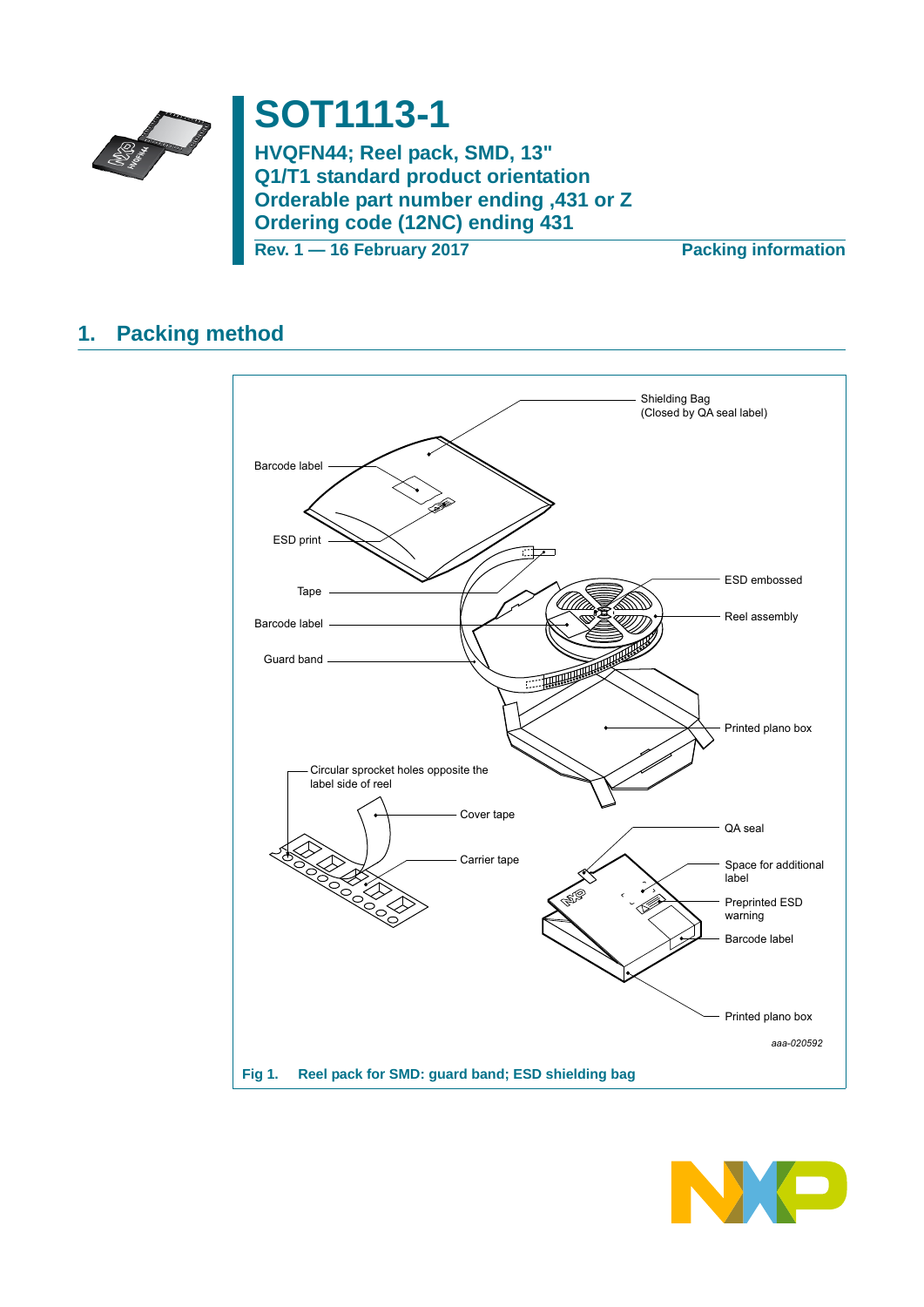#### **HVQFN44; Reel pack, SMD, 13" Q1/T1 standard product orientation Orderable part number ending ,431 or Z Ordering code (12NC) ending 431**

| Table T.<br><b>Dimensions and quantities</b>                                                   |                                              |                  |                                                             |  |
|------------------------------------------------------------------------------------------------|----------------------------------------------|------------------|-------------------------------------------------------------|--|
| <b>Reel dimensions</b><br>$\mathsf{d} \times \mathsf{w}$ (mm) $\mathsf{l}\mathsf{l}\mathsf{l}$ | <b>SPQ/PQ</b><br>$ $ (pcs) $\frac{[2]}{[2]}$ | Reels<br>per box | <b>Outer box dimensions</b><br>$\vert x \, w \times h$ (mm) |  |
| $ 330 \times 16 $                                                                              | 1000                                         |                  | $1342 \times 338 \times 31$                                 |  |

<span id="page-1-0"></span>[1]  $d =$  reel diameter;  $w =$  tape width.

**Table 1. Dimensions and quantities**

<span id="page-1-1"></span>[2] Packing quantity dependent on specific product type. View ordering and availability details at [NXP order portal](http://www.nxp.com/order-portal/), or contact your local NXP representative.

### **2. Product orientation**



### **3. Carrier tape dimensions**



#### **Table 2. Carrier tape dimensions** *In accordance with IEC 60286-3.*

| $A_0$ (mm)      | $B_0$ (mm)      | $K_0$ (mm)      | T(mm)            | $P_1$ (mm)   | $W$ (mm)     |
|-----------------|-----------------|-----------------|------------------|--------------|--------------|
| $9.40 \pm 0.10$ | $9.40 \pm 0.10$ | $1.50 \pm 0.10$ | $10.30 \pm 0.05$ | $12.0\pm0.1$ | $16.0\pm0.3$ |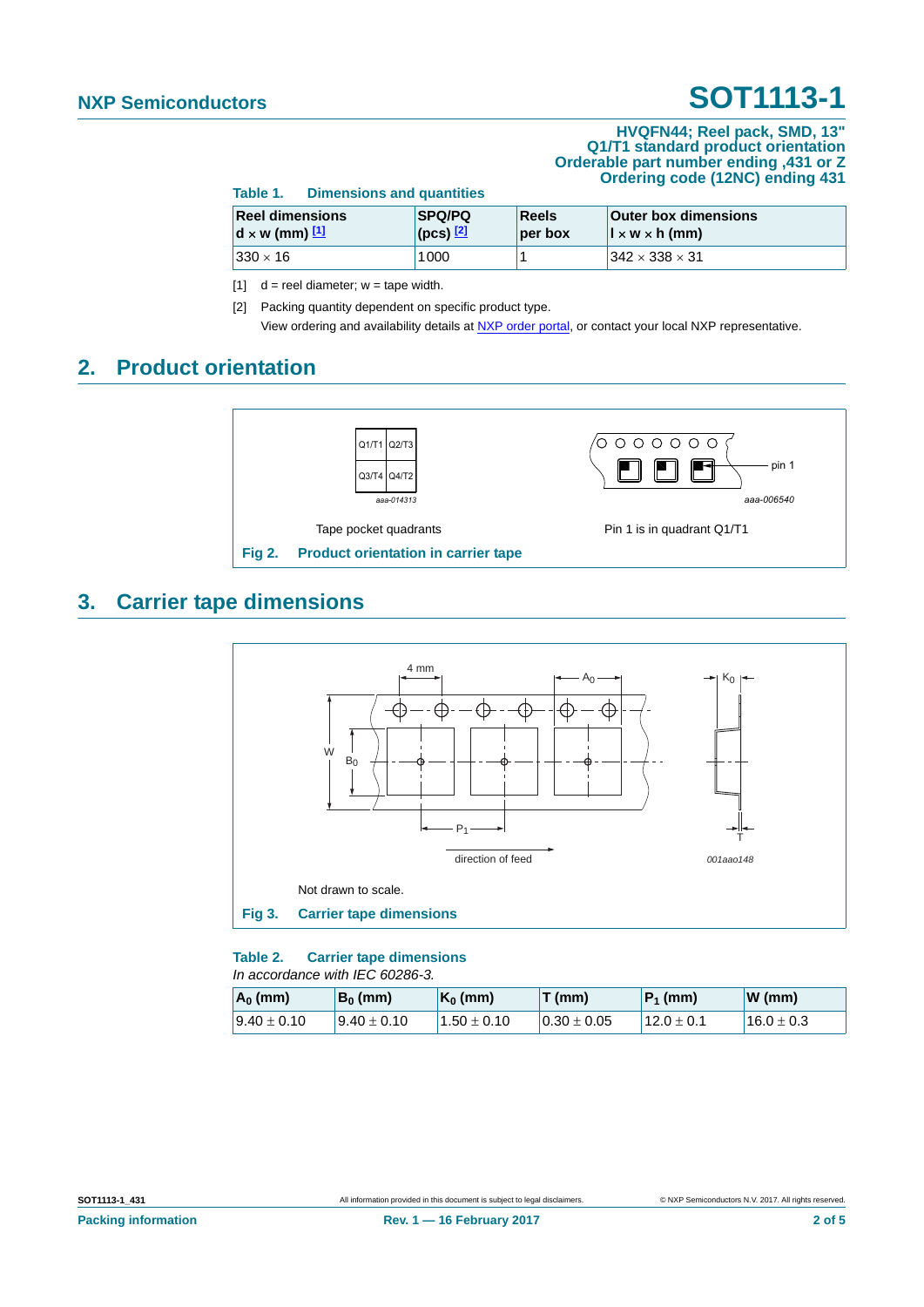### **HVQFN44; Reel pack, SMD, 13" Q1/T1 standard product orientation Orderable part number ending ,431 or Z Ordering code (12NC) ending 431**

## **4. Reel dimensions**



#### **Table 3. Reel dimensions** *In accordance with IEC 60286-3.*

| A [nom] | $W2$ [max]   | B [min] | $C$ [min] | $D$ [min]    |
|---------|--------------|---------|-----------|--------------|
| (mm)    | $\mathsf{m}$ | (mm)    | (mm)      | $\mathsf{m}$ |
| 330     | 22.4         | 1.5     | 12.8      | 20.2         |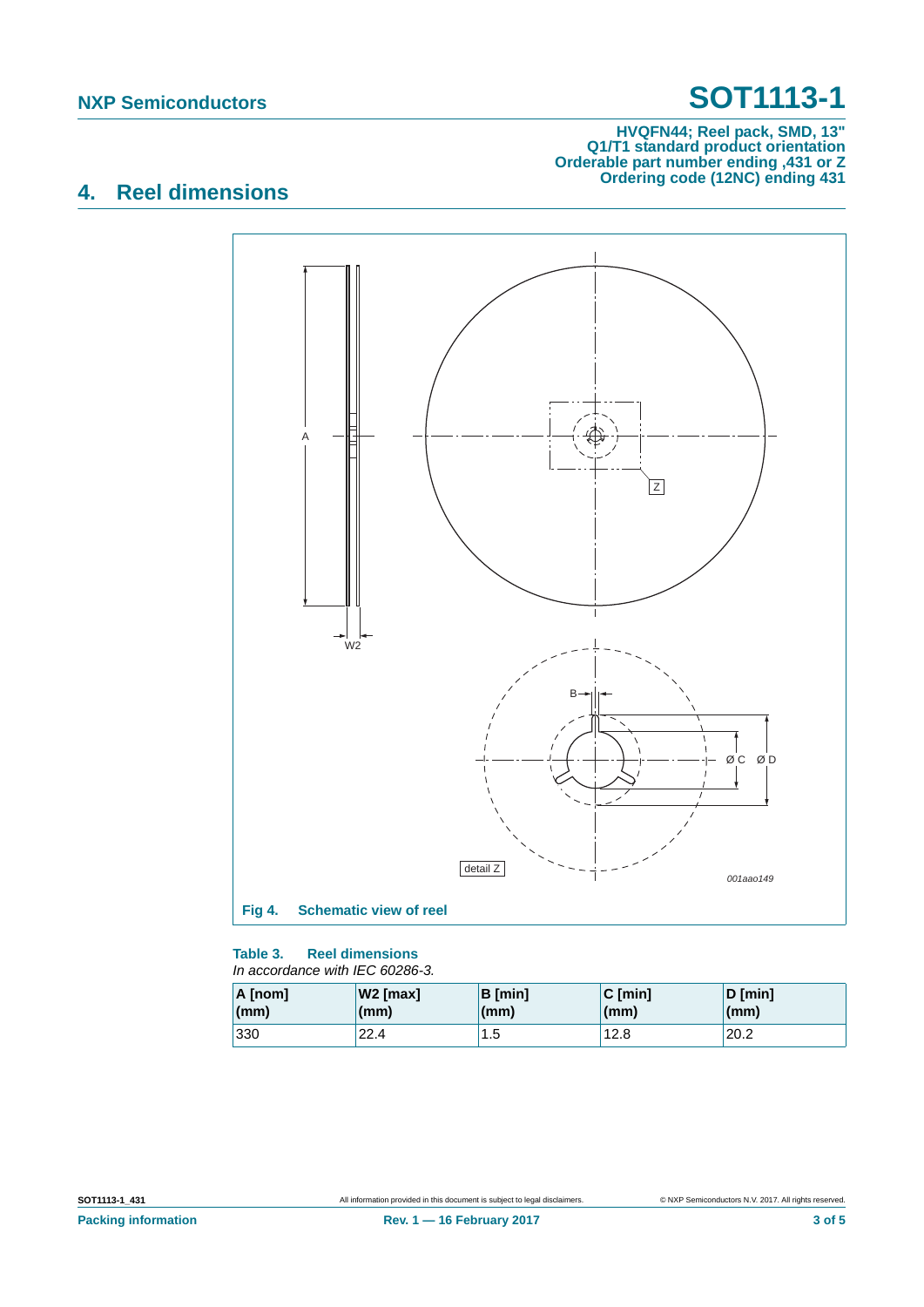#### **HVQFN44; Reel pack, SMD, 13" Q1/T1 standard product orientation Orderable part number ending ,431 or Z Ordering code (12NC) ending 431**

### **5. Barcode label**



### **Table 4. Barcode label dimensions**

| <b>Box barcode label</b> | Reel barcode label       |
|--------------------------|--------------------------|
| $\vert x \rangle$ (mm)   | $\vert x \rangle$ w (mm) |
| $100 \times 75$          | $100 \times 75$          |